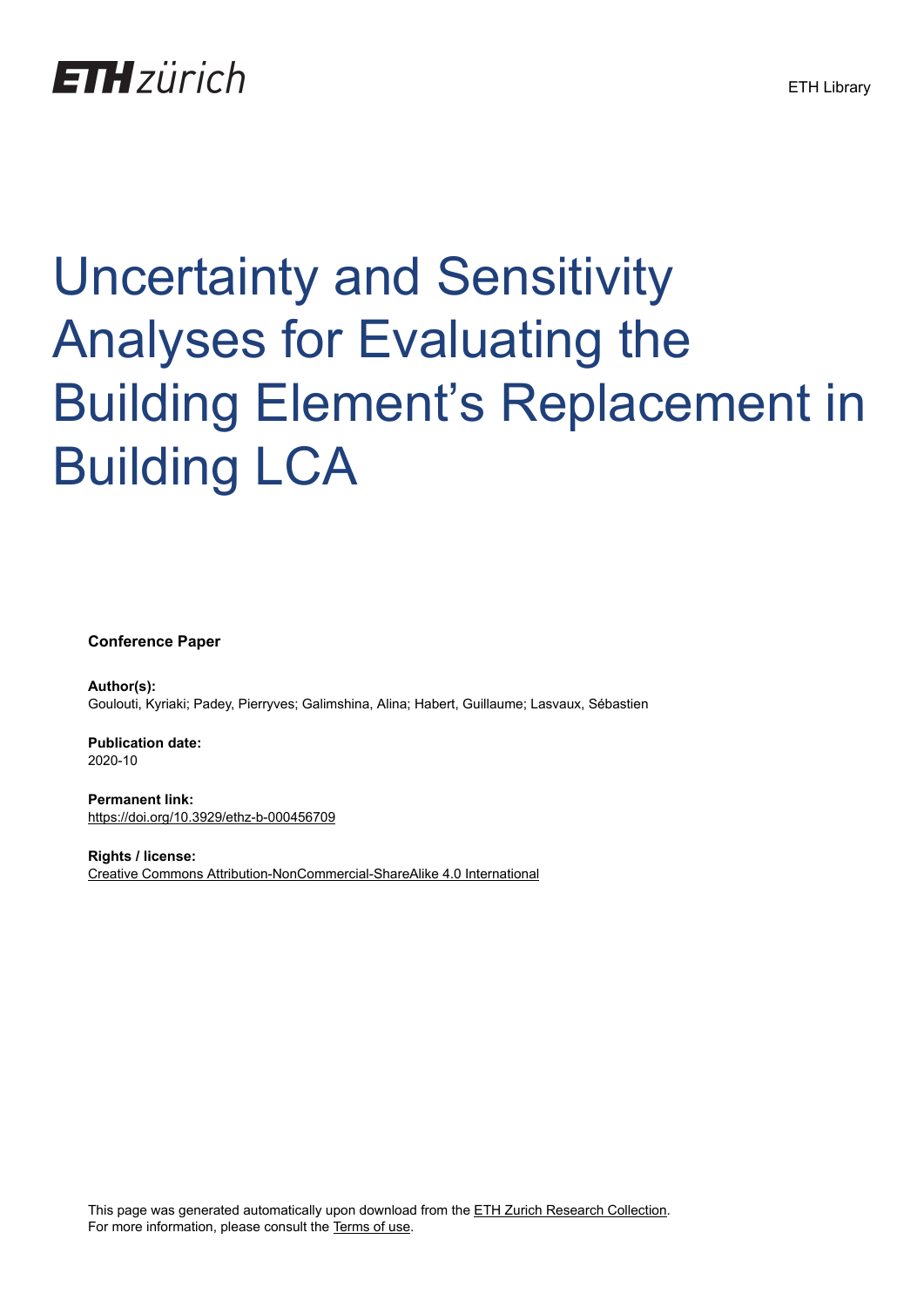# **Uncertainty and Sensitivity Analyses for Evaluating the Building Element's Replacement in Building LCA**

#### **Kyriaki Goulouti**<sup>1</sup> **, Pierryves Padey**<sup>1</sup> **, Alina Galimshina**<sup>2</sup> **, Guillaume Habert**<sup>2</sup> **and Sébastien Lasvaux**<sup>1</sup>

<sup>1</sup> Solar Energy and Building Physics Laboratory, Institute of Thermal Engineering, University of Applied Sciences of Western Switzerland (HES-SO), Yverdon-les-Bains, Switzerland, sebastien.lasvaux@hes-so.ch

 $2$  Chair of Sustainable Construction, Institute of Construction and Infrastructure Management, Swiss Federal Institute of Technology (ETH Zurich), Zurich, Switzerland

**Abstract.** *This paper presents a systematic way to consider the uncertainties of the building elements' service lives within a stochastic framework, by defining the corresponding probability density functions, based on a service life database. This methodology is appropriate for screening and detailed building LCA, since the service life database offers the possibility to define the probability density functions of the service lives, in different level of details.*

**Keywords:** *Service Life, Screening and Detailed LCA, Uncertainty, Global Sensitivity Analysis.* 

### **1 Introduction**

Designing sustainable buildings consists a key issue in order to reduce the environmental impacts of the building sector. It is important, thus, to identify the stages of the building life cycle and consequently the materials that are the main contributors to the building's *e.g.* greenhouse gas emissions. The evaluation of the environmental impacts is performed using the LCA methodology, which can successfully define the direct and indirect environmental impacts of products, goods, services and consequently buildings.

According to EN-15978:2011 (SN EN 15978:2011, 2011) the conventional life cycle stages of a building are the production and construction stage (A1-A3 and A4-A5, respectively), the use stage with the maintenance (B2), replacement (B4), operational energy (B6), water use (B7) and other processes, as well as the disposal at the end of life (C1-C4). Performing a building LCA is followed by many assumptions for several of the parameters included in the different LCA stages. Consequently, reliability and consistency issues derive from the uncertainty and variability of the input data, as already discussed in Huijebregts (Huijbregts, 1998).

One important parameter that contributes to the replacement stage (module B4) of a building LCA is the service life of the building elements. Different studies have shown that the service life calculation is governed by high uncertainty, as summarized in Grant (Grant, 2010), since it is influenced by a variety of uncertain factors, not necessarily technical, which cannot be defined objectively. Cooper (Cooper, 2004) summarizes different studies that identified parameters, such as *'the design, the technological change, the cost of repair and the availability of parts, the household affluence, the residual and resale values, the aesthetic and the functional quality, fashion, advertising and social pressure',* among the ones that influence the service life.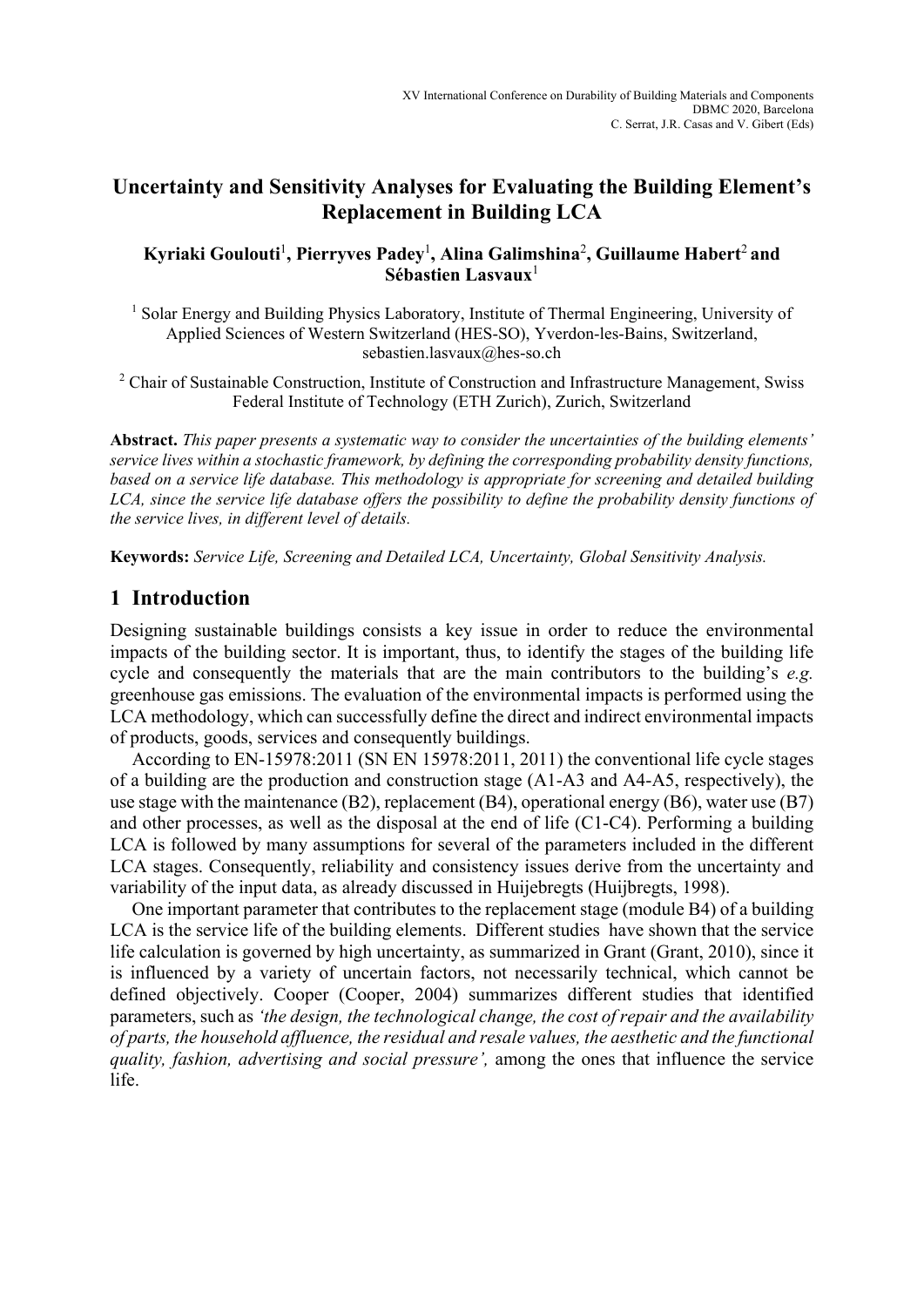Furthermore, another uncertainty of the building elements' service life is linked to insufficient information, concerning the material choices, during the early design stages of the building process. The LCA in the early design stages can be used as a comparative tool for choosing the most sustainable building concept and lately, there is an increasing interest of the scientific community to conduct a building LCA in the early design stages (Azzouz *et al.*, 2017; Cavalliere *et al.*, 2018). However, the significant uncertainty in this design stage restricts the use of LCA calculations, (Röck *et al.*, 2018). Thus, LCA is generally applied in late design stages, when possible changes in the building design are not economically cost effective (Hollberg and Ruth, 2016).

A systematic way to consider the uncertainties (technical and other) in LCA is by using a stochastic approach. Hence, reliability issues in LCA calculations can be mitigated. Treating probabilistically the service lives has been already proposed by Aktas (Aktas and Bilec, 2012), Pannier (Pannier *et al.*, 2018) and Hoxha (Hoxha *et al.*, 2014). However, Aktas used only a limited number of materials, while the latter (Pannier and Hoxha) defined the probability density function, based on theoretical assumptions.

In this study, the service life of building elements is considered stochastically in order to include their uncertainty in the whole building LCA result and consequently enhance our confidence in the latter. The probability density functions of the service lives of building elements were defined with a consistent way, using input data from an international data collection. Finally, it was examined how the uncertainty of the LCA result can be allocated to the different sources (different building elements) of the input uncertainty using a sensitivity analysis (Saltelli, 2004).

#### **2 Methodology**

The general probabilistic framework, followed in the current study, has been already proposed by Padey (Padey *et al.*, 2013) and Cucurachi (Cucurachi *et al*, 2016). It consists of the following four steps: (1) definition of the LCA model, (2) determination of the probability density function (PDF) of the building elements' service life, (3) uncertainty analysis and (4) sensitivity analysis.

The building LCA model was calculated, using Eq. 1. The environmental impact of the materials and technical systems ( $LCA_{Mannifacturing}$  and  $LCA_{disposal}$ ) were calculated for the greenhouse gas (GHG) emissions, using the *KBOB* database (Frischknecht and Büsser Knöpfel, 2013). The environmental impact of the operational energy was based on heating demand calculations according to SIA 380/1:2016 (SIA 380/1:2016, 2016), while the efficiency factor for heating and DHW was based on SIA 2040 (SIA 2040, 2017) and the impact values of the energy carrier were calculated using the KBOB database.

$$
LCAtot=LCAMamufacturing+LCAReplacement+LCADisposal+LCAOperational Energy
$$
\n(1)

The LCA of the replacement stage, was calculated, using Eq. 2,

$$
LCA_{Replacement} = (LCA_{Mamufacturing} + LCA_{Disposal}) * k
$$
\n
$$
(2)
$$

Where,  $k$  is the replacement rate that defines the number of replacements that occurs during the reference study period of the building. It was calculated for each building element, as a fractional number, according to SIA 2032 (SIA 2032, 2010), as shown in Eq. 3,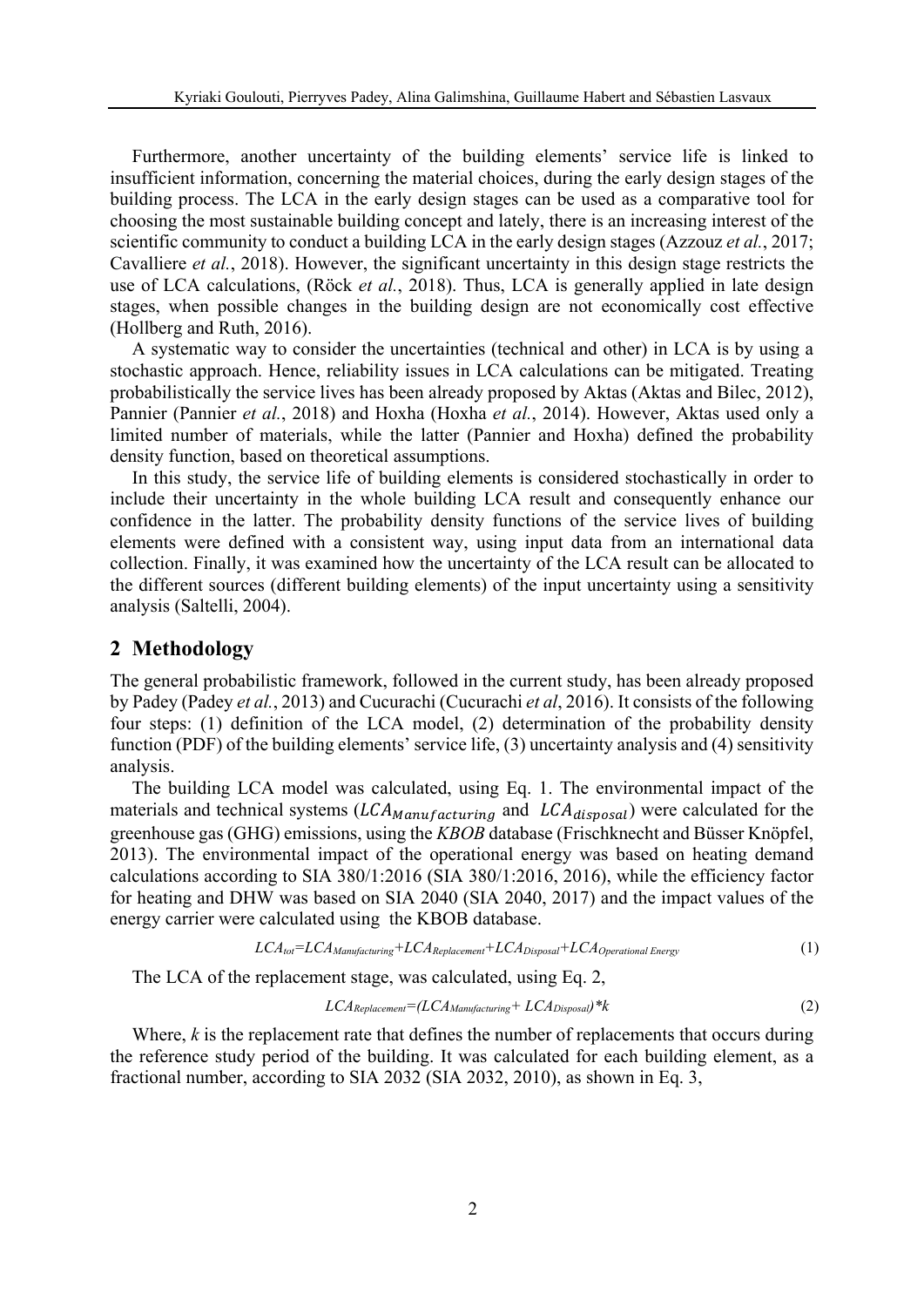$k = (RSP/SL) - 1$  (3)

Where, RSP is the reference study period of the building, i.e. 60 years, according to SN EN 15978 (SN EN 15978:2011, 2011) and SL is the service life of the building element in years.

The probability density functions of the building elements were derived with a systematic way, from the DUREE Database, using a lognormal distribution (Goulouti *et al.*, 2020). This database includes international service life data from different sources. The database was structured, using the building decomposition of the Swiss construction costs, classified according to the Swiss Standard, *i.e.* eBKP-H – SN 506 511 (CRB, 2012). This building decomposition includes five main construction categories, *i.e.* structural work (C), technical systems (D), façade elements and coatings (E), roof elements (F) and internal layout (G). These main categories are further decomposed into two sub-categories, according to the SN 506511 nomenclature (*e.g.* the intermediate element level and the detailed element level). Five more sub-categories were added to this decomposition, in order to cover lower levels for more detailed components. Consequently, the service lives of the building elements can be assigned either to the main categories for screening LCA, or to the sub-categories in order to proceed to a detailed LCA. Table 1 presents the main categories and some of the subcategories of the database that were considered to the current study, as well.

| SN 506511 element types considered in the study |                                | <b>Screening</b><br><b>LCA</b> | <b>Detailed</b><br><b>LCA</b> |   |
|-------------------------------------------------|--------------------------------|--------------------------------|-------------------------------|---|
| C. Structural work<br>60 years                  |                                | 60 years                       |                               |   |
|                                                 | D. Technical systems           |                                | X                             |   |
|                                                 | D1. Electrical installations   |                                |                               | X |
|                                                 | D5. Heating system             |                                |                               |   |
|                                                 |                                | D5.2 Heat production           |                               | X |
|                                                 |                                | D5.2d Solar collector system   |                               | X |
|                                                 |                                | D5.3 Heat distribution         |                               | X |
|                                                 |                                | D5.4 Heat emission             |                               | X |
|                                                 | D7. Ventilation and AC systems |                                |                               | X |
|                                                 | D8. Sanitary equipment         |                                |                               | X |
| E. Facade elements and coatings                 |                                | X                              |                               |   |
|                                                 | E2. External wall coatings     |                                |                               |   |
|                                                 |                                | E2.2 Compact facade            |                               | X |
|                                                 |                                | E2.3 Ventilated facade         |                               | X |
|                                                 | E3. Windows, doors             |                                |                               |   |
|                                                 |                                | E3.1 Windows                   |                               | X |
| F. Roof elements                                |                                | X                              |                               |   |
|                                                 | F1. Covering                   |                                |                               |   |
|                                                 |                                | F1.2 Flat roof                 |                               | X |
|                                                 |                                | F1.3 Sloping roof              |                               | X |
| G. Interior layouts                             |                                | X                              |                               |   |
|                                                 | G1. Partition walls, doors     |                                |                               | X |
|                                                 | G2. Flooring                   |                                |                               | Χ |
|                                                 | G3. Wall coverings             |                                |                               | X |
|                                                 | G4. Ceiling coverings          |                                |                               | X |

**Table 1**. Building decomposition and building elements considered in the study.

After the definition of the model and the identification of the input distributions, the uncertainty analysis followed and 40'000 Monte Carlo simulations were computed, in order to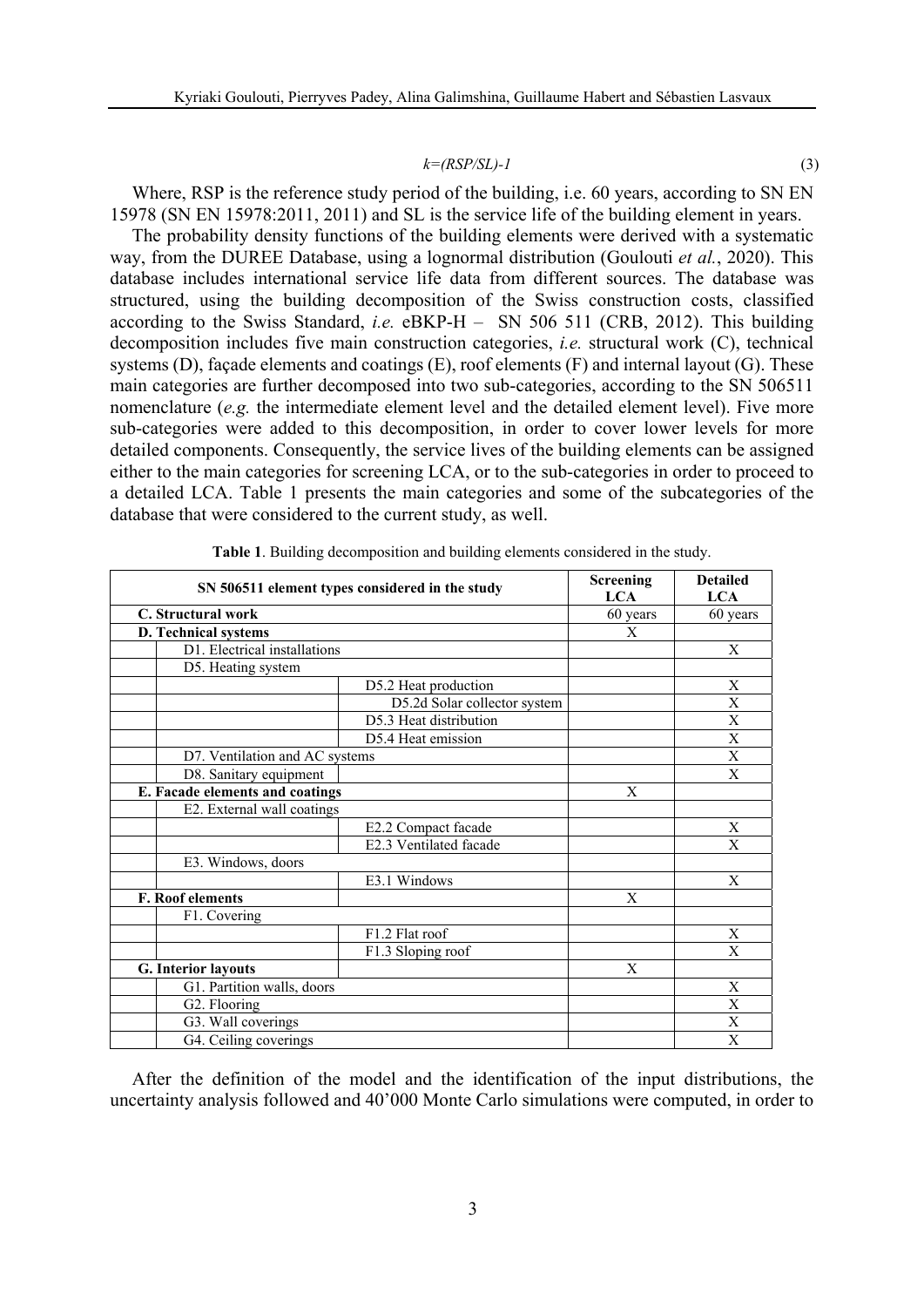achieve convergence. Based on these simulations, the Probability Density Function (PDF) of the LCA was calculated. In addition, a sensitivity analysis was conducted in order to define the building elements whose service life uncertainty mostly influences the LCA output. The variance-based global sensitivity analysis was chosen, which decomposes the variance of the model (LCA) into fractions, that can be attributed to the inputs, here the building elements (Saltelli, 2004). This method is used in order to rank variables, fix unessential variables and decrease problem dimensionality (Kucherenko and Song, 2017), (Sobol′, 2001). Hence, the first and the total Sobol' Indices (main and total effect, respectively) were calculated, which represent the unique contribution of the parameters or the joint one with other parameters, respectively.

#### **3 Results**

The methodology was applied to a building case study that represents a single family house (SFH) in Switzerland and its energy performance level complies with the SIA 380/1 Swiss Standard (SIA 380/1:2016, 2016). The case study was decomposed according to Table 1 for the screening LCA and the service lives of the building elements were attributed to the main group categories. The uncertainty analysis was conducted and the probabilistic LCA was calculated for the GHG emissions [expressed in kg  $CO<sub>2-eq</sub>$  /(m<sup>2</sup>y)]. Figure 1(left) presents the PDF of the probabilistic LCA  $\mu = 23.20 \text{ kg } CO_{2-\text{eq}} / (m^2 y)$ ,  $(\sigma^2 = 5.5^2)$ , along with the deterministic LCA of the SIA 2032 [19.2 kg  $CO_{2\text{-}eq}/(m^2y)$ ] and CRB [min=28.1 kg  $CO_2$ - $_{eq}$ /(m<sup>2</sup>y), mean=18.9 kg CO<sub>2-eq</sub>/(m<sup>2</sup>y) and max= 15.1 kg CO<sub>2-eq</sub>/(m<sup>2</sup>y)]. The three CRB values (min – mean – max) correspond to the minimum, mean and maximum service lives, which mean maximum, mean and minimum replacement rates, respectively. Furthermore, the 95% confidence interval of the mean is narrow  $\mu = 23.22$  kg CO<sub>2-eq</sub> /(m<sup>2</sup>y)  $\pm$  0.05], revealing the accuracy of the simulations. The most probable value of the LCA, *i.e.*, the mode of the distribution, *i.e.*  $x_m = 20 \text{ kg } CO_{2-\text{eq}}$  /(m<sup>2</sup>y) is slightly higher than the deterministic SIA 2032 and CRB–mean (4% and 6% respectively).



**Figure 1**. PDF of the probabilistic LCA (left) and Sobol' Indices for the screening LCA (right *– D: Technical systems, E: Façade coatings, F: Roof elements, G: Interior layout*).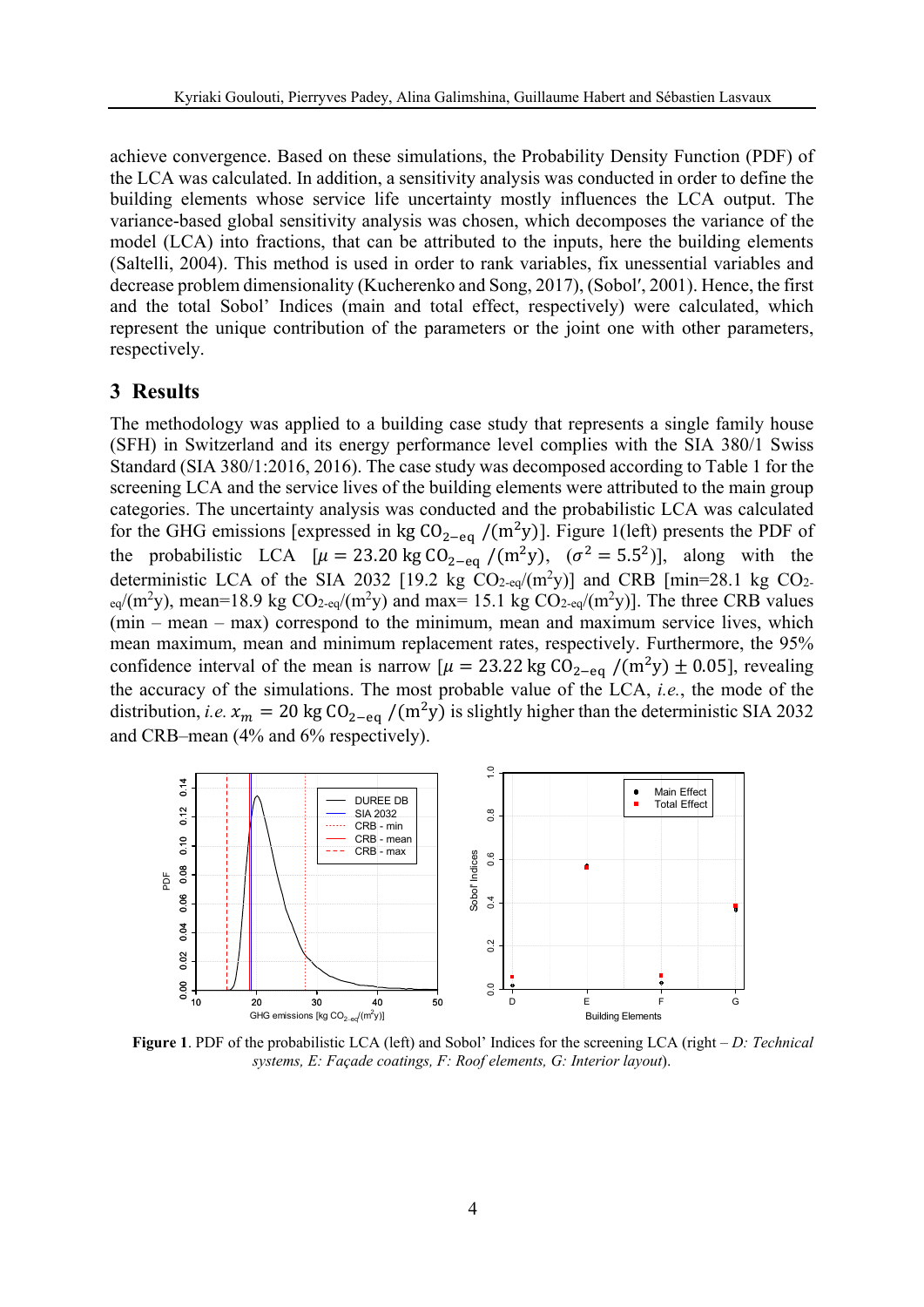Figure 1 (right) presents the sensitivity indices, which show the building elements whose uncertainty mostly influences the LCA uncertainty. Both the first order index (main effect) along with the total index (total effect, which includes the interactions between the parameters) are plotted. It is found that the individual effects and not the interactions among the building elements, explain the LCA uncertainty. This result proves that the initial hypothesis, according to which the replacement of a specific element does not interact with another element's replacement is valid. Furthermore, in order to verify the accuracy of the indices, a bootstrapping with 500 replicates was used (Archer, Saltelli and Sobol, 1997). The 95% confidence intervals of the indices remained narrow (*e.g.* for the G2 category,  $S_{IG} = 0.38 \pm 0.05$ ) and of the same magnitude. Hence, we can be sure about their order, which determines the elements, with the highest impact on the LCA uncertainty (Cucurachi *et al.*, 2016). It can be concluded, that the E (façade) and G (interior finishes) building elements have the highest impact on the LCA uncertainty. The result is quite straightforward, since the LCA uncertainty is mostly influenced by the building elements that have the highest environmental impact (first the external façade – E and then the interior finishes – G) and the highest coefficients of variation, ( $cv_E = \frac{sd}{mean}$ ) 1.2  $and$   $cv_G = 1.4$ ) of the replacement rate probability distribution.

#### **4 Discussion**

As already mentioned the results of the sensitivity analysis can be used in order to rank the unimportant variables and thus simplify the model. The Sobol' Indices revealed that the service life uncertainty of the façade elements and the interior finishes have higher influence on the probabilistic LCA. On the contrary, the uncertainty on the service lives of the technical systems and the roof elements have no influence on the uncertainty of the building LCA. Thus, in further screening LCA, the service lives of the technical systems and the roof elements can be treated deterministically, by using current data from the standards. However, the prevailing Sobol' Indices of the façade elements and the interior finishes indicate that special attention is needed for determining their service life. This result derived, also, by the fact that different building components and layers are grouped together.

Hence, in order to explore the influence of the level of details of the building decomposition, a detailed LCA was conducted for which the service lives of the building elements were attributed in lower level of details, as it is shown in Table 1. Figure 2 presents the main and the total effects for this decomposition. The same validation procedure was followed, concerning the order of the indices, as already described. It is derived that, for this level of details too, the individual effects and not the interactions among the building elements explain the LCA uncertainty. The uncertainty of the LCA, expressed in GHG emissions can be mainly explained by five building elements, *i.e.* the E2.2 (compact façade), E3.1 (windows), F1.3 (sloping roof), G2 (flooring) and G3 (wall covering). Among the elements with the highest GHG emissions (first E2.2, followed by F1.3 and G2), it is the replacement rate of G2 that presents the highest coefficient of variation ( $cv = 1.25$ ), followed by E2.2, ( $cv = 1.01$ ), and F1.3 ( $cv = 0.98$ ). The E3.1 and G3 building elements, present lower GHG emissions than F1.3, but the coefficient of variation of their replacement rate is more significant, which explains the higher relative sensitivity indices. The Sobol' Indices of the technical systems are found to be close to zero, proving that their service live uncertainty does not affect the GHG emissions uncertainty.

The same conclusions, concerning the service lives of the technical systems were derived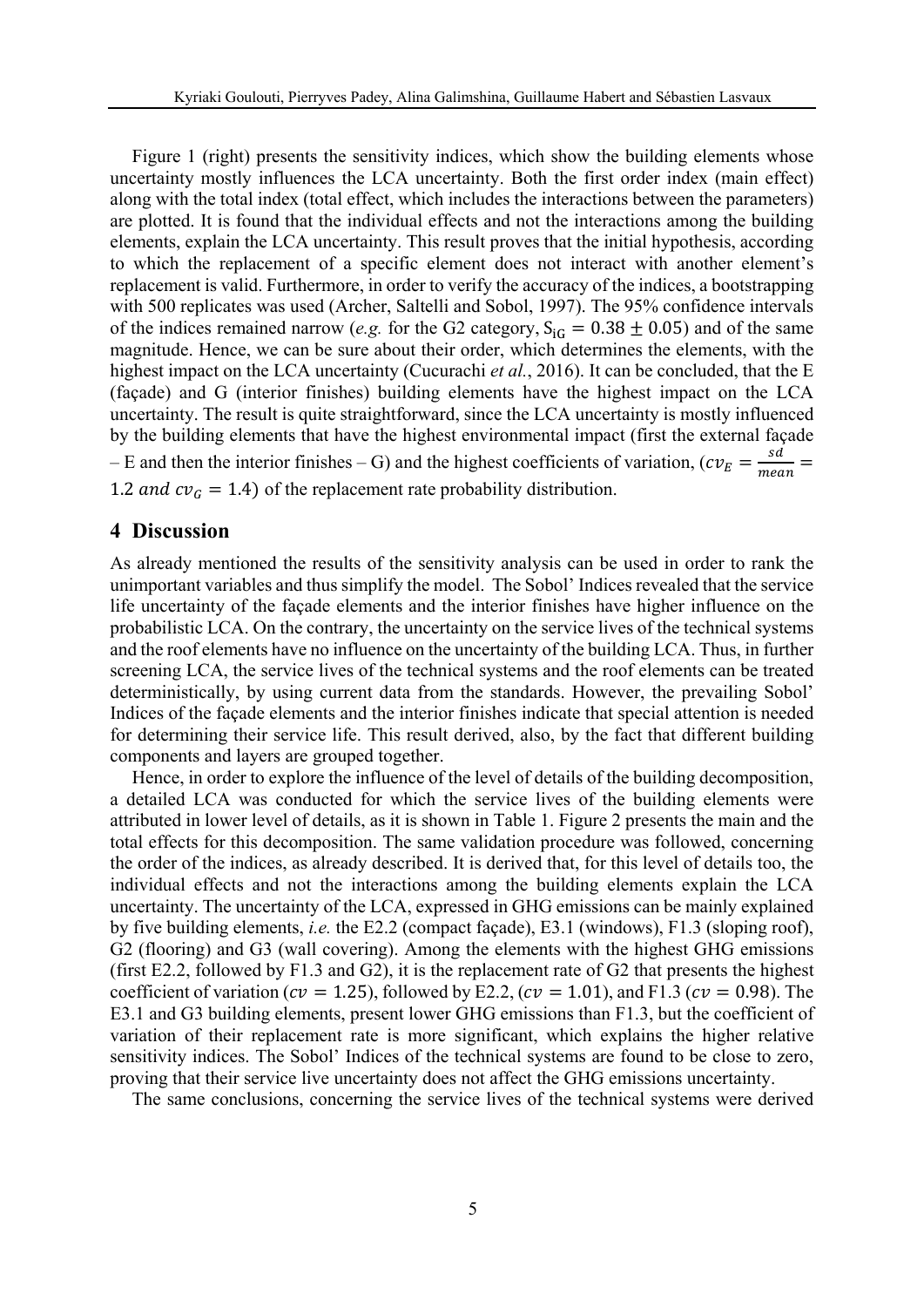both by the screening and detailed LCA. However, as far as the roof elements are concerned, they exhibited a higher impact on the detailed LCA uncertainty, than in the screening LCA. In addition, by decomposing the building using a lower level of details, it can be seen that there is a prioritization concerning the façade elements and the interior finishes.



| Names of building elements   |                            |                         |                       |
|------------------------------|----------------------------|-------------------------|-----------------------|
| D1. Electrical installations | D7. Ventilation            | E3.1 Windows            | G3. Wall coverings    |
| D5.2 Heat production         | D8. Sanitary installations | F1.3 Sloping roof       | G4. Ceiling coverings |
| D5.3 Heat distribution       | E2.2 Compact facade        | G1. Internal partitions |                       |
| D5.4 Heat diffusion          | E2.3 Ventilated facade     | G2. Flooring            |                       |
|                              |                            |                         |                       |

**Figure 2**. Sobol' Indices for the detailed LCA.

## **5 Conclusions**

The current study presented a systematic way to treat probabilistically the replacement rate of the building elements and quantified the impact of the service lives' uncertainty on the LCA output. The main outcomes and recommendations derived are the following:

- A screening and a detailed LCA was conducted using the DUREE service life database. The results of the sensitivity analyses were similar. The façade elements and the interior layout explain mainly the LCA uncertainty;
- The screening and the detailed LCA revealed that the uncertainty of the technical systems service lives (D building element) present low impact on the LCA uncertainty. In further probabilistic LCA analysis, the LCA model could be simplified and conventional deterministic values from the standards (SIA 2032, CRB) could be used for this building element, instead;
- By conducting a detailed LCA, if a threshold is defined at 0.10 for the Sobol' Indices, only five building elements out of fourteen are the most influential on the LCA uncertainty, i.e. E2.2 (compact façade), the E3.1 (windows), the F1.3 (sloping roof), the G2 (flooring) and G3 (wall covering). This means that special attention should be given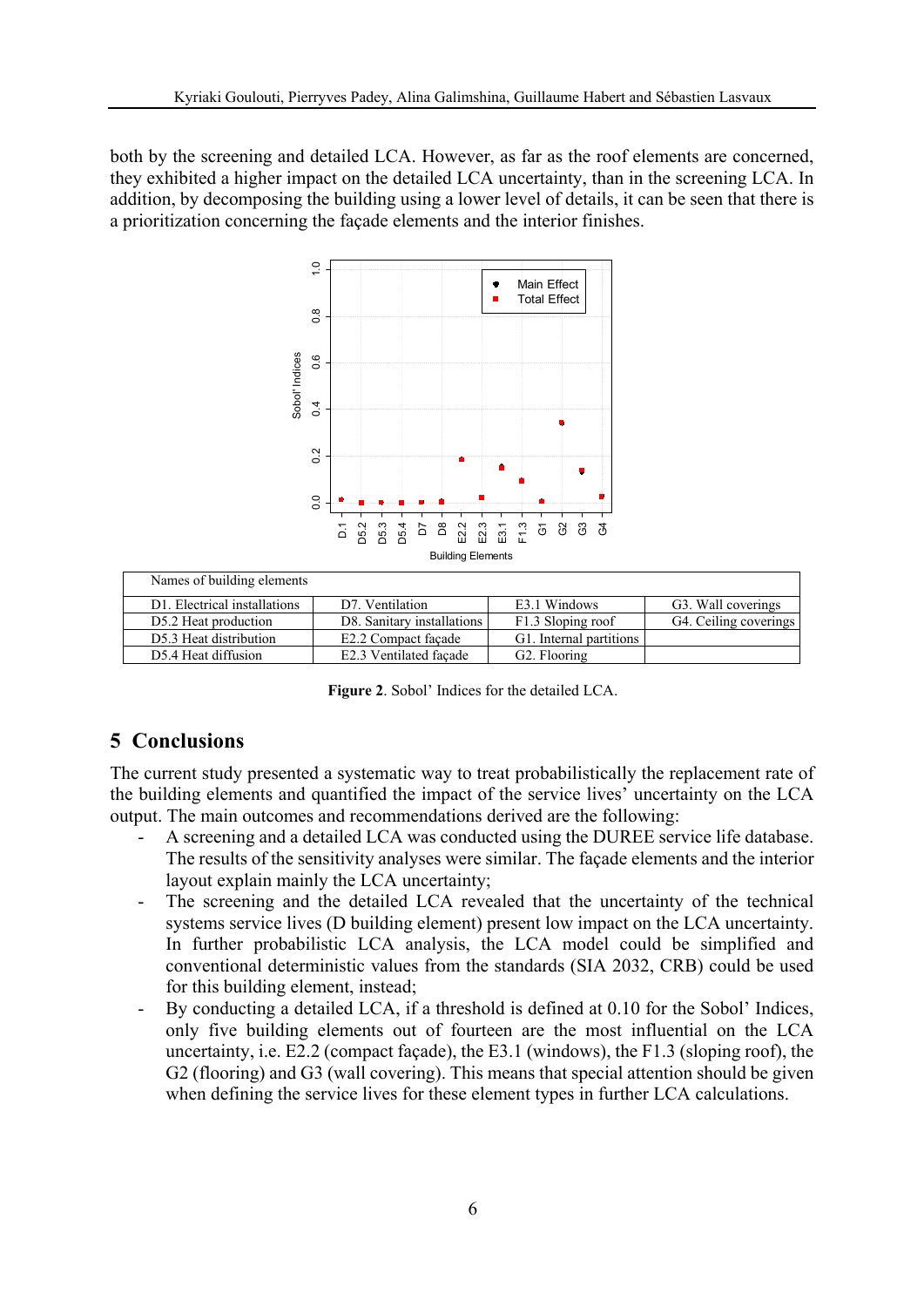#### **Acknowledgements**

The authors wish to acknowledge the support of this work by the Swiss Federal Office for Energy (SFOE, DUREE Project No. SI/501483-01) and the Swiss National Science Foundation (SNF, Grant No. 2-77059-17). This research study has been complemented with additional service life data, provided within the framework of the IEA-EBC Annex 72, which focuses on Assessing Life Cycle Related Environmental Impacts Caused by Buildings (http://annex72.iea-ebc.org). Finally, the authors are grateful to Alexander Hollberg from Chalmers University for the fruitful discussions during the early stage of this work.

#### **ORCID**

Kyriaki Goulouti : https://orcid.org/0000-0002-7165-6117 Pierryves Padey : https://orcid.org/0000-0003-0715-2149 Alina Galimshina : https://orcid.org/0000-0001-5281-7061 Guillaume Habert : https://orcid.org/0000-0003-3533-7896 Sébastien Lasvaux : https://orcid.org/0000-0002-8723-9676

#### **References**

- Aktas, C. B. and Bilec, M. M. (2012). Impact of lifetime on US residential building LCA results. International Journal of Life Cycle Assessment, 17(3), 337–349. doi:10.1007/s11367-011-0363-x.
- Archer, G. E. B., Saltelli, A.and Sobol, I. M. (1997). Sensitivity measures, anova-like techniques and the use of bootstrap. Journal of Statistical Computation and Simulation, 58(2), 99–120. doi:10.1080/00949659708811825.
- Azzouz, A., Borchers, M., Moreira, J.and Mavrogianni, A. (2017). Life cycle assessment of energy conservation measures during early stage office building design: A case study in London, UK. Energy and Buildings, 139, 547–568. doi:10.1016/j.enbuild.2016.12.089.
- Cahier Technique SIA 2040: "La voie vers l'efficacité énergétique." , (2017).
- Cavalliere C., Habert G., Dell'Osso R. and Hollberg A. (2018). Continuous BIM-based assessment of embodied environmental impacts throughout the design process. Journal of Cleaner Production.
- Cooper, T. (2004). Inadequate Life?Evidence of Consumer Attitudes to Product Obsolescence. Journal of Consumer Policy, 27(4), 421–449. doi:10.1007/s10603-004-2284-6.
- CRB. SN 506511, Code des coûts de construction Bâtiment. , (2012).
- Cucurachi, S., Borgonovo, E. and Heijungs, R. (2016). A Protocol for the Global Sensitivity Analysis of Impact Assessment Models in Life Cycle Assessment. Risk Analysis, 36(2), 357–377. doi:10.1111/risa.12443.
- Goulouti, K., Giorgi, M., Favre, D. and Lasvaux, S. (2020). Development of a Service Life Database of Building Elements Based on an International Data Collection. XV International Conferenceon Durability of Building Materials and Components, DBMC 2020 Barcelona.
- Frischknecht, R. and Büsser Knöpfel, S. (2013). Swiss Eco-Factors 2013 according to the Ecological Scarcity Method. Methodological fundamentals and their application in Switzerland. Environmental studies no. 1330 (p. 254). p. 254. Bern: Federal Office for the Environment (FOEN).
- Grant, A. (2010). The confluence of life cycle assessment and service life prediction: An analysis of the environmental impact of material longetivity in the building envelope, PhD Dissertation. University of Florida, Gainesville, FL USA.
- Hollberg, A. and Ruth, J. (2016). LCA in architectural design—a parametric approach. International Journal of Life Cycle Assessment, 21(7), 943–960. doi:10.1007/s11367-016-1065-1.
- Hoxha, E., Habert, G., Chevalier, J., Bazzana, M. and Le Roy, R. (2014). Method to analyse the contribution of material's sensitivity in buildings' environmental impact. Journal of Cleaner Production, 66, 54–64. doi:10.1016/j.jclepro.2013.10.056.
- Huijbregts, M. A. J. (1998). Uncertainty in LCA LCA Methodology Application of Uncertainty and Variability in LCA. The International Journal of Life Cycle Assessment, 3(5), 273–280.
- Kucherenko, S., and Song, S. (2017). Different numerical estimators for main effect global sensitivity indices. Reliability Engineering and System Safety, 165, 222–238. doi:10.1016/j.ress.2017.04.003
- Padey, P., Beloin-Saint-Pierre, D., Girard, R., Le Boulch, D. and Blanc, I. (2013). Understanding LCA results variability : developing global sensitivity analysis with Sobol indices . A first application to photovoltaic